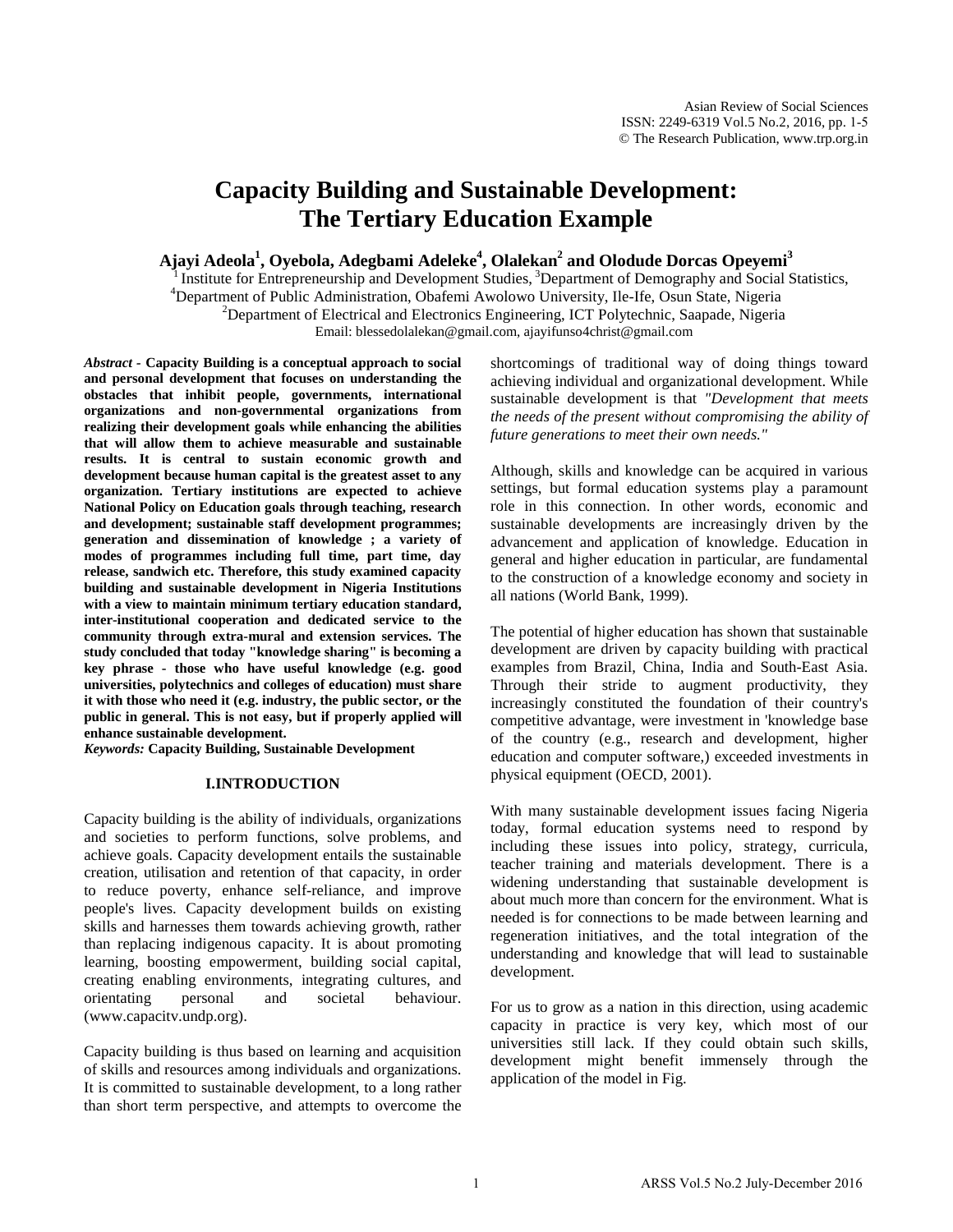

Fig.1 Integration of Education, Research and Real Life application

Fig.1 shows the integration of education, research and real life applications as it is practiced at modern universities. Nigeria is yet to accomplish such integration, although it is essential for capacity building and sustainable development.

# **II.CAPACITY BUILDING AND SUSTAINABLE**

## *Conceptual issues*

*Capacity building and sustainable development in Nigeria* The goal of capacity building is to tackle problems related to policy and methods of development, while considering the potential, limits and needs of the people of the society or institution concerned. The UNDP outlines that capacity building takes place on an institutional level and the societal level (World Bank, 2000,).

- 1. **Institutional Level:** Capacity building on an institutional level should involve aiding pre-existing institutions in developing countries. It should not involve creating new institutions, rather modernizing existing institutions and supporting them in forming sound policies, organizational structures, and effective methods of management and revenue control.
- 2. **Societal Level**: Capacity building at the societal level should support the establishment of a more "interactive public administration that learns equally from its actions and from feedback it receives from the population at large." It must be used to develop public administrators that are responsive and accountable to ensure sustainable development.

Sustainable Development in this regards therefore involves a dynamic concept that encompasses a new vision of education that seeks to empower people of all ages to assume responsibility for creating and enjoying a sustainable future. The overall aim of sustainable development is to empower citizens to act for positive environmental and social change, implying a participatory and action-oriented approach.

It integrates concepts and analytical tools from a variety of disciplines to help people better understand the world in which they live. Pursuing sustainable development through education requires educators and learners to reflect critically on their own communities; identify nonviable elements in their lives; and explore tensions among conflicting values and goals. It also brings a new motivation to learning as people become empowered to develop and evaluate alternative visions of a sustainable future and to work to collectively fulfill these visions (World Bank, 1986).

On this note, higher education is therefore acknowledged as the engine of development in the knowledge economy" (Castells, 1999). According to this view, the new modes of economic production are increasingly dependent on knowledge. Capacity building has become central to sustainable development in the global economy. A recent World Bank calculation shows that the knowledge sector adds more value to a product than the business process (Serageldin, 2000). So, "if knowledge is the electricity that enhances an economy, then institutions of higher education are the power sources on which a new development process must rely" (Castells, 2001).

There is increasing evidence that high levels of education in general, and tertiary education in particular, are essential for the design and productive use of new technologies, while they also provide the foundations for any nation's innovative capacity (Carnoy and Castells, 2003; Serageldin 2000). This is evidence in Nigeria where the products of our higher education have been the engine of the nation's development such as local content in building the first warship in Africa and so on (The Nations Newspaper,  $2<sup>nd</sup> June, 2012$ ).

There are more than 300 higher education institutions in Nigeria which include 104 .universities, 71 polytechnics, 47monotechnics, 79 colleges of education, schools of sciences and technologies, agricultural institutions, medical research centres and other related institutions. The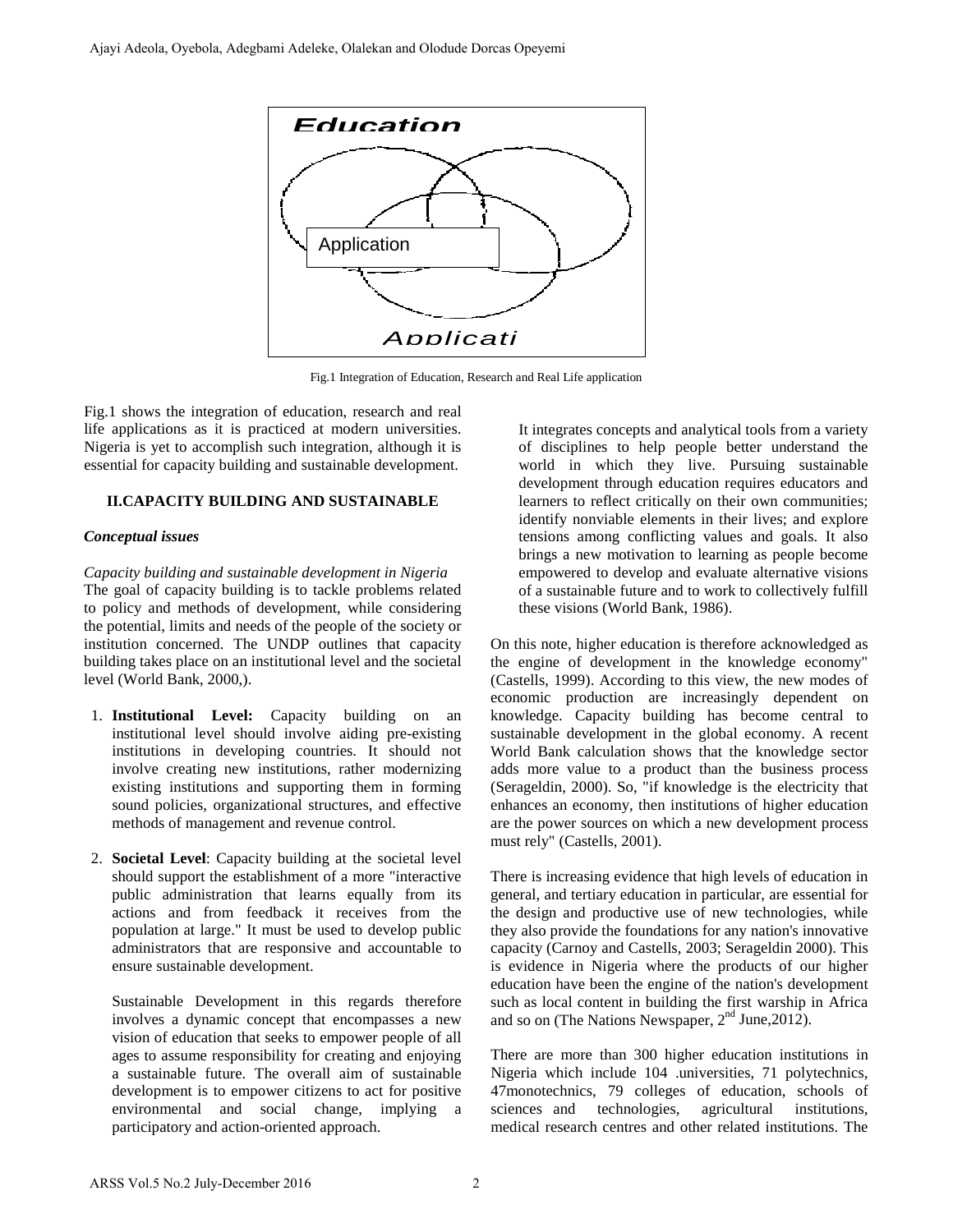gamut of these has led to the development of new ideas and has contributed to the creation of new knowledge in virtually all the sectors of the economy. Thus, these institutions of higher learning in the course of consistent knowledge enrichment have contributed to the growth and sustainable development of their immediate environment and the country at large. This has remained the only avenue for advancing education for sustainable development of the individual and the Nigerian society (Adedeji and Bamiro, 2010).

Knowledge and skills acquired from all forms of higher education in Nigeria play a significant role in any capacity building strategy. In this case the ultimate goal of capacity development strategy is therefore, to achieve progress and development, *inter alia* by becoming a developed highincome economy. She may need and want to develop capacity in education, trade, health and agriculture, in which each sector contributes to the growth and development in a different manner. It is noteworthy that some sectors like education health or trade are cross-sectional or horizontal in the sense that they impact on all sectors in the economy. Even if agriculture is the main priority in a Nigeria's strategy, it should not neglect the horizontal sectors as its agricultural sector will be more competitive if it has a healthy labour force (health), if its peasants know how to use the latest agricultural techniques (education), and possibly, if she can trade them effectively on the world market (trade). However, from the above example, education is perceived to have a unique privilege as a builtin feature of any capacity development. Whatever the sector, capacity building will rely on the strengthening of individual capacity through training and learning, in order to raise the domestic stock of human capital in a specific field. This can be done by setting up specific educational programmes in the formal education system or by other forms of learning. Although some of the necessary skills would typically be acquired on-the-job or through learning-by-doing. But developing countries like Nigeria characterized by less efficient organizations of work or by obsolete technologies might need to rely more on formal vocational education and training to improve and sustain her economy (UNDP, 2004).

# **III.CAPACITY BUILDING AND NIGERIA UNIVERSITIES**

Higher education is very important for sustaining and developing the people. With education, people are able to acquire experience, wisdom and the capability to fend for themselves as well as serve their communities and nation. It is also both an instrument of stability and of change: stability in the sense that good traditions are documented, taught, imbibed and practiced, and "change" because it equips people to meet new challenges.

Capacity building is therefore very essential for a developing country like Nigeria to help her reduce poverty and stimulate economic growth. But mismanagement of funds which has resulted to severe resource constraints force governments to make tough decisions while setting priorities to grow various types of capacity. This has been the case of tertiary education in Nigeria in which the dearth of educational facilities and poor budgetary allocation has impeded capacity building (Osifil et al, 2011). This according to (Ekpo, 1999) is caused by long leadership under military rule for 30years of her political independence but could be improved by robust budgetary allocation and transparency in the sector.

However, tertiary education institutions in Nigeria are increasingly recognized for their catalytic role in national innovation systems, as well as for stimulating social and economic change. Healthy and agile higher education institutions are therefore essential drivers of the knowledge economy not only as producers of knowledge, but also as significant societal structures delivering public goods through multiple externalities. Ideally, such important institutions should demonstrate accountable and transparent governance, efficient and effective use of resources, accurate and timely data collection, evidence-based decision making, along with the ability to respond to changing demands of myriad stakeholders and external factors.

In recent time, the Nigerian government is beginning to pay increasing attention to quality in tertiary education by increasing the budget allocation of N210 billion for the education sector in 2008 and N249 billion in 2009 (Federal Ministry of Education, 2011). These concerns are being driven by the acknowledgement that human resource development (HRD) plays a key role in the achievement of national development. The growth of knowledge economy demands new and changing competences such as adaptability, communication, and the ability to acquire new skills independently. Tertiary education institutions must therefore adapt programs, curricula, and pedagogy to meet these challenges. In Nigeria, the number of jobs requiring high-level skills has grown faster than those requiring only basic-level skills further stimulating demand (Anya, 2006). In Nigeria, demographic trends combined with improving school completion rates have been met by a rapid expansion of demand for tertiary education, a compression of public expenditure with parallel growth in education opportunities. Capacity Building and Sustainable Development: The Tertiary Education Example<br>
delay and  $f$  link- base souled to severe resource constraints,<br>
i.e., priorities to go which the stress of capacity. This has been<br>
consisten

International migration of students and highly skilled workers increased dramatically in the 1990s, especially from developing countries to industrial countries; governments find themselves increasingly competing to attract foreign students or retain their own. Such migration was largely in response to economic conditions and\favourable research opportunities (Migration News,http/[/www.migration.ucdavis.edu\).The](http://www.migration.ucdavis.edu).the/) population of youth aged 18-30 is projected to continue to migrate in search for better environment and skills in the western world, who may likely stay behind after the completion of their study (Oni, 2001). This simply indicates that higher education services have become more than ever critical determinants of a country's economic growth and standards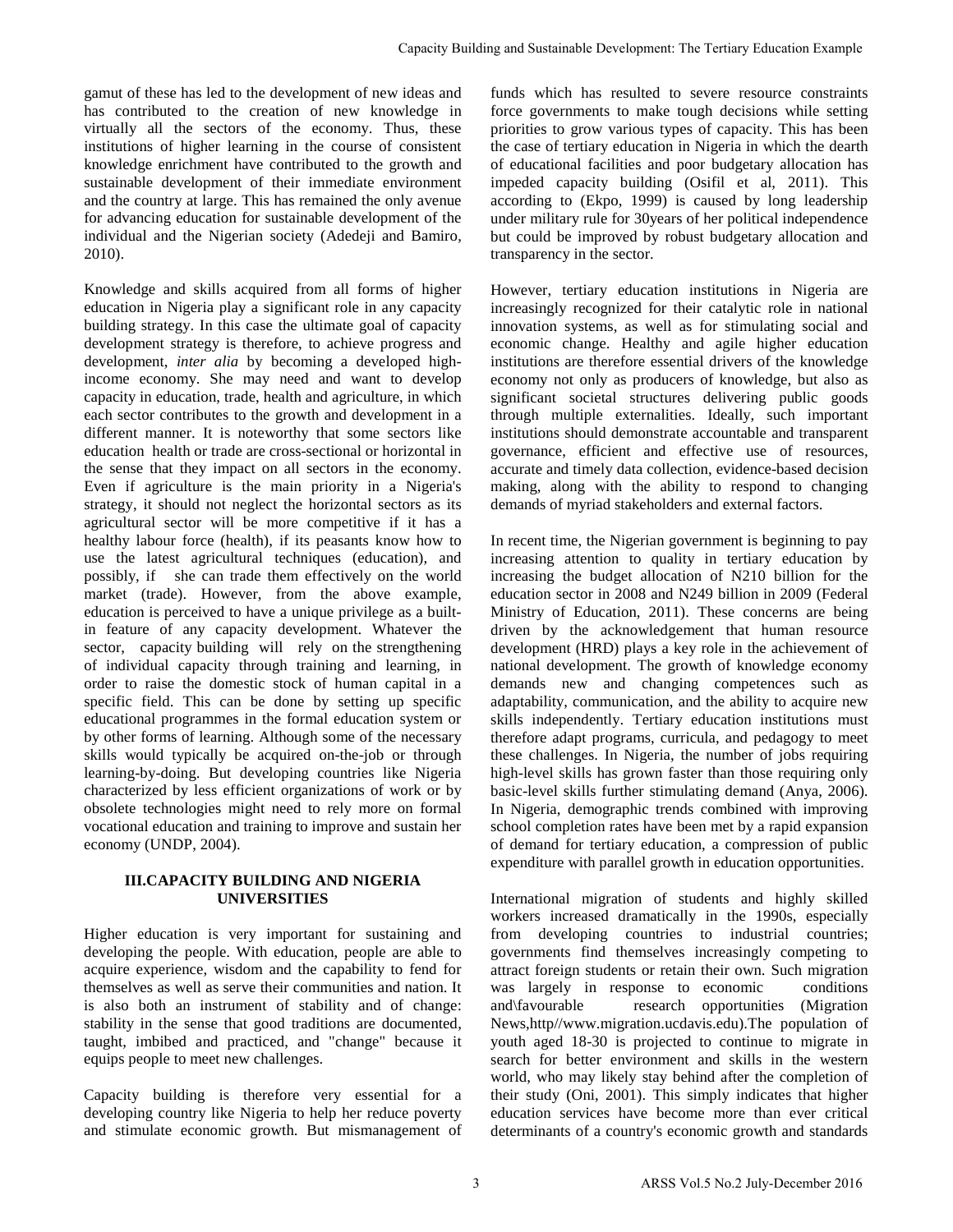of living. Recent developments worldwide — including the increasing share of services in economic activity, the spread of communication technology, falling telecommunications costs and shorter product development cycles — have turned knowledge into a primary factor of production throughout the world economy. This corroborates with The World Bank Report, (2002).

Strengthening the higher education service sector is therefore of key importance. This indicates the fact that enhanced investment in tertiary education could provide Nigeria with greater access to these services. Nigeria as continentally observed possesses the largest university system in Sub-Saharan Africa. Although South Africa's tertiary enrolments are higher, Nigeria boasts of more

institutions. Her university system supports numerous graduate programs (9% of enrolments) and the system embraces much of the country's research capacity and produces most of its skilled professionals (Thrusby, 2007).

In practice, however, the university system developed grew rationally than anticipated. Enrolments in the federal universities (34% female, 59% in sciences) grew at the rapid rate of 12% annually during the 1990s and grew to 325,299 students by 2000 (NUC 2002). Enrolment growth rates were the highest in the South-South Region, followed by the North-East Region. The overall growth rates in terms of enrolment exceeded government policy guidelines, as shown below in table 1.

TABLE 1 ENROLMENT GROWTH: POLICY NORMS AND RATES OF INCREASE BETWEEN 1989 & 1998

| <b>Category</b>             | <b>NUC</b>   | <b>Policy Actual</b>  |
|-----------------------------|--------------|-----------------------|
|                             | <b>Norms</b> | <b>Rates</b>          |
| GI <sup>st</sup> Generation | 3%           | 9%                    |
| Universities                |              |                       |
| $2nd$ Generation            | 10%          | 13%                   |
| Universities                |              |                       |
| $3rd$ Generation            | 15%          | 21%                   |
|                             |              | Source: Hartnett 2000 |

Rising student numbers generated an enrolment ratio of 340 per 100,000 persons (Asia averages 650 and South Africa 2,500) and an average staff/student ratio of 1:21 (sciences 1:22: engineering 1:25; law 1:37; education 1:25). In terms of academic disciplines, the highest rates of enrolment growth occurred in the sciences and in engineering. As a result, the share of science and engineering in total enrolments rose from 54% in 1989 to 59% in 2000, consistent with national policy targets. Much of this expansion centred in the South-East Region, where a combined annual growth rate of 26.4% in science and engineering led the nation's enrolment outlook (NUC, 2002). This progress is as a result of capacity building in higher education. It has also contributed to the growth in soft and hard ware development and involvement of the nation's scientists and engineers in oil and gas exploration with the aim of reducing skilled expatriate and improves local capacity (Hartnett, 2000). The implication of this is that an increase in science and engineering enrolment in the nation's institution of higher learning will avail the country the technological advantage and growth in human capital development.

## **IV.RELEVANCE OF NIGERIAN UNIVERSITIES ON CAPACITY BUILDING AND SUSTAINABLE DEVELOPMENT**

The role of education as an instrument for promoting the socioeconomic, political and cultural development of any nation can never be over-emphasised. According to (Abdulkareem, 2001), a nation's growth and development is determined by its human resources. The provision of the much-needed manpower to accelerate the growth and development of the economy has been said to be the main relevance of university education in Nigeria (Ibukun, 2000). Higher education has a vital role to play in shaping the way in which future generations learn to cope with the complexities of sustainable development. Universities and other higher education institutions play the role of educating highly qualified graduates and responsible citizens who will be able to meet the needs of all sectors of human activity; they also provide opportunities for higher learning and for learning throughout life; they create and disseminate knowledge through research and provide relevant expertise to assist societies in cultural, social and economic development. They also help to preserve, enhance, promote and disseminate national, regional and historic cultures in a context of cultural pluralism and diversity; they help protect and enhance societal values by training young people in the values which form the basis of democratic citizenship; they contribute to the development and improvement of education at all levels, including training of teachers.

In considering the roles and functions of higher education institutions in promoting sustainable development, the issues to be addressed include; increasing the relevance of teaching and research, for more sustainable development by discouraging unsustainable patterns of life; improve the quality and efficiency of teaching and research; bridge the gap between science and education, and traditional knowledge and education; strengthen interactions with actors outside the university, in particular with local